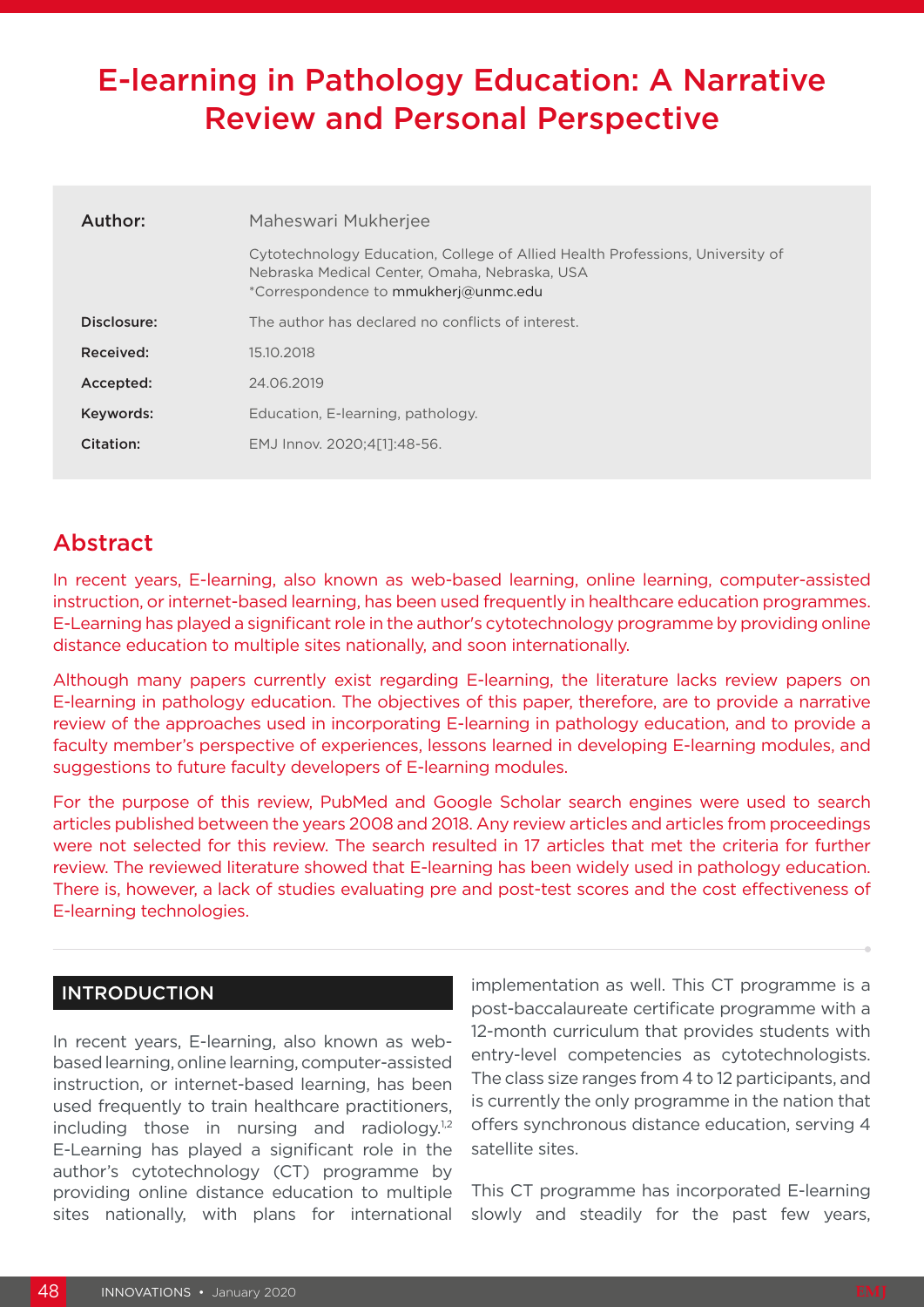with the significant step of incorporation of a virtual microscopy (VM) system. E-learning started with the building of a VM database of cytopathology digital images scanned using iScan Coreo Au scanner (Ventana, Arizona, USA) in mScope software (Aurora Interactive, Montreal, Quebec, Canada). Currently, the author has >3,000 digitised images that are used to create annotated teaching images, unannotated daily screening practice images, and screening test images. The digitised images are also used to create virtual scope session videos to mimic multihead microscope sessions. These videos are made available to the students on the course management system.

After it was determined that the students were able to learn cytomorphology using VM and apply their learning to screening glass slides with a microscope, $3$  the author aimed to reduce or eliminate the need for additional in-person training in the cytology laboratory by adding E-learning modules to the current online curriculum. With internal funding received from the author's institution, the digitised images were used to develop E-learning modules. At this time, nine E-learning modules have been developed using Articulate 360 (Articulate Global, Inc., New York City, New York, USA) software. The E-learning modules include the title, specific objectives, video clips of the content, and interactive self-assessment questions with feedback. The perceptions of the CT students were assessed regarding the content of the E-learning modules and the perceived influence of the E-learning modules on their performance during clinical rotations. Students responded positively to the statements regarding the quality of the video and audio, duration, navigation, and the materials presented. Most of the students also responded positively, stating that the E-learning modules better prepared them for their role during clinical rotations and recommended developing more E-learning modules for cytology courses in the future.4 With the positive results received from the students, more E-learning modules are currently being developed. The programme, however, is yet to evaluate the objective outcomes of students' learning influenced by E-learning modules. It is crucial to determine the role of E-learning modules in students' education, which can be measured by comparing the pre and post-test scores.

The author's long-term goal is to statistically prove the effectiveness of E-learning modules in students' education in this CT programme. The short duration as well as small class size of the programme, however, makes it difficult to statistically measure the objective outcomes.

Although many research papers have been published regarding E-learning in the training of healthcare professionals in sectors such as radiology, pharmacy, and nursing, the literature lacks review papers regarding the effectiveness of E-learning in specific healthcare professional educational training. As a faculty member who has had positive as well as challenging experiences in developing E-learning modules, the current paper was the result of the author's own personal curiosity to know how other educational programmes have used E-learning for pathology education. The primary objective of this review was to identify the approaches to measure the objective outcomes of students' learning influenced by E-learning modules in pathology education. The secondary objectives were to provide a narrative review of the approaches used to incorporate E-learning in pathology education, with a particular interest in describing the purpose of that incorporation, how E-learning has been incorporated, what types of outcome measures have been used to evaluate the effect of E-learning in pathology education, and a faculty member's perspective of experiences and lessons learned in developing E-learning modules with suggestions for future development of E-learning modules.

#### **METHODS**

For the purpose of this review, PubMed and Google Scholar search engines were used to search articles published between the years 2008 and 2018. The keywords used to search the articles were "E-Learning", "E-learning", "eLearning", "e-learning", "Web-based", "online", and "pathology". This search resulted in 26 articles. Seven articles, however, did not report E-learning in pathology education, one article was a proceeding, and another article was a review article and therefore all nine articles were excluded from the analysis for this study. The title or the abstract of the articles that contained at least one of the six keywords mentioned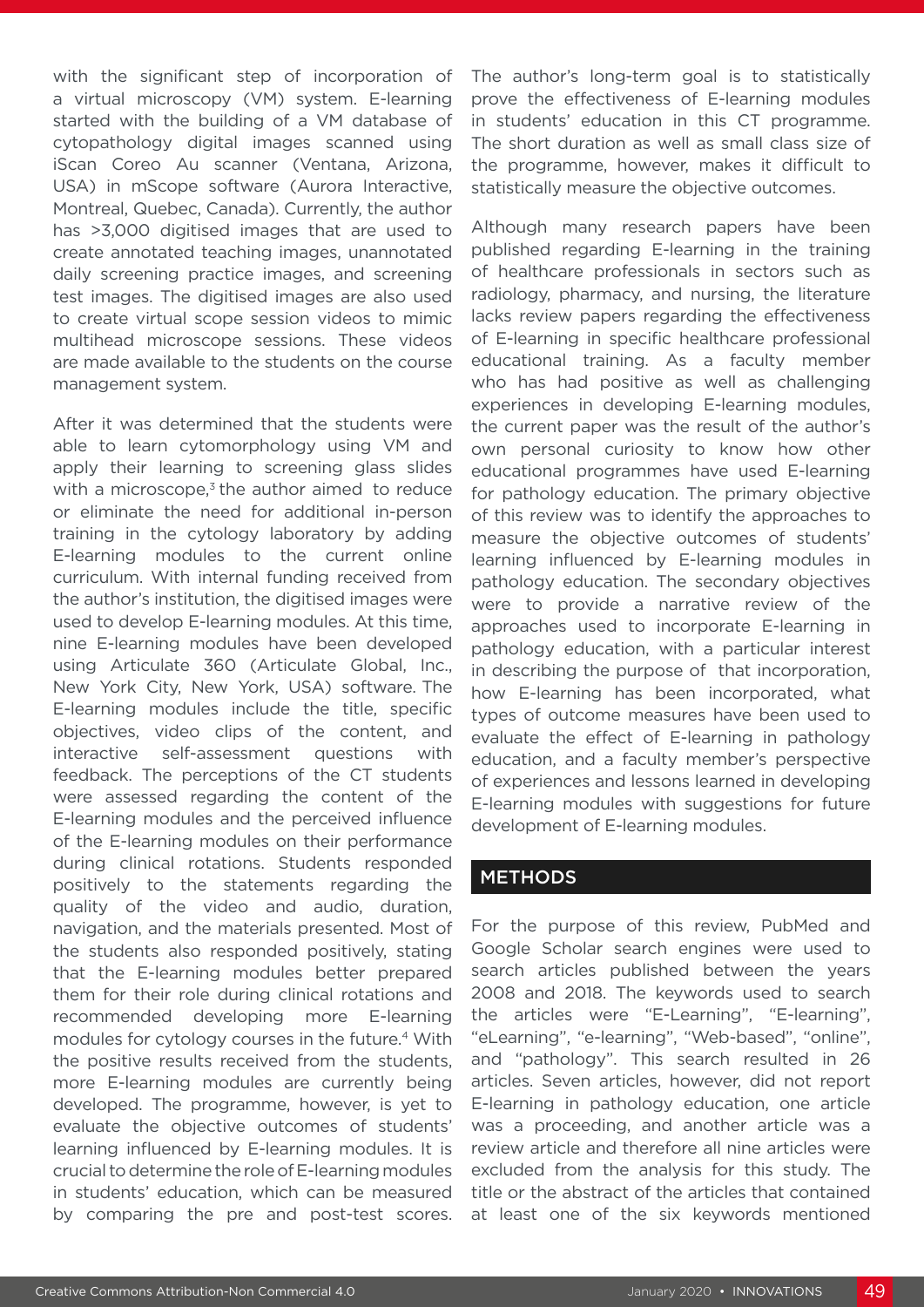above and the words "pathology/pathologist", "training", and/or "education" were included for the analysis of this study.

#### RESULTS

The search resulted in 17 articles that met the criteria for further review for this paper.5-21 Review of the literature led to the arrangement of 3 categories: 1) purpose of incorporating E-learning in pathology education; 2) how E-learning has been incorporated; and 3) outcome measures that were used to evaluate the effects of E-learning in pathology education. The main information gathered from the 17 articles reviewed in this study are summarised in Table 1.

Table 1: A summary of the main information gathered from the 17 articles reviewed in this study.

| Author, year                        | Purpose of the study                                                                                                                                                                                                                                                                                  | <b>Type of E-learning</b>                                                                                                                                                                                                                                                                | <b>Findings</b>                                                                                                                                                                                                                                                                                                                            |
|-------------------------------------|-------------------------------------------------------------------------------------------------------------------------------------------------------------------------------------------------------------------------------------------------------------------------------------------------------|------------------------------------------------------------------------------------------------------------------------------------------------------------------------------------------------------------------------------------------------------------------------------------------|--------------------------------------------------------------------------------------------------------------------------------------------------------------------------------------------------------------------------------------------------------------------------------------------------------------------------------------------|
| Ariana et al., <sup>5</sup> 2016    | To determine if blended<br>learning combining<br>E-learning with traditional<br>learning methods of<br>lectures and tutorials would<br>improve students' scores<br>and satisfaction over those<br>who experienced traditional<br>learning alone.                                                      | Online practical and lecture<br>notes, digitised slides images<br>interactive microscopy<br>section for the students to<br>review materials and conduct<br>self-evaluation.                                                                                                              | E-learning tools for delivering<br>pathology instruction can be<br>an effective supplement for<br>developing dental students'<br>competence, confidence, and<br>satisfaction.                                                                                                                                                              |
| Klatt, <sup>6</sup> 2014            | To analyse the usage and<br>results of web-based<br>pathology practice<br>examinations that were<br>developed to assist<br>students using formative<br>assessments of their<br>knowledge.                                                                                                             | Website that provides<br>pathology images with text<br>descriptions, along with<br>examination questions. The<br>questions provided feedback<br>for each answer chosen by<br>the user. The website also<br>contained timed examinations<br>to mimic real testing<br>environment.         | A cohort of serious users fully<br>completing the exams had<br>sufficient preparation to use<br>them to support their pathology<br>education.                                                                                                                                                                                              |
| Hosseini et al.,7 2014              | To examine the efficiency of<br>using educational software<br>in practical oral pathology<br>scores of dentistry students.                                                                                                                                                                            | Software (CD-ROM) that<br>had images of pathology<br>samples put in appropriate<br>arrangements.                                                                                                                                                                                         | The mean scores of the students<br>in the new group were higher<br>than the traditional group;<br>however, this difference was<br>not statistically significant.<br>The scores of the practical<br>pathology in dentistry may<br>be enhanced if the traditional<br>method is conducted along<br>with supplementary multimedia<br>software. |
| Sivamalai et al., <sup>8</sup> 2011 | To investigate<br>undergraduate medical<br>students' perceptions of<br>the benefits and challenges<br>when digital microscopy<br>software is combined with<br>classroom management<br>software to deliver online<br>practical pathology<br>teaching sessions in rurally<br>orientated medical school. | Digital-online website.                                                                                                                                                                                                                                                                  | Nearly all medical students<br>welcomed learning pathology via<br>online digital technology.                                                                                                                                                                                                                                               |
| Samulski et al.,9 2018              | To investigate the<br>effectiveness of adaptive<br>online modules in teaching<br>cervical cytopathology.                                                                                                                                                                                              | Adaptive E-Learning modules<br>(developed using the platform<br>developed by Smart Sparrow)<br>that consisted of still images,<br>basic informative texts,<br>educational diagrams, and<br>assessments that guided<br>students to next learning<br>concepts or to remedial<br>didactics. | Learners demonstrated<br>improvement in their knowledge<br>after the use of adaptive<br>E-Learning modules compared<br>to traditional methods. The<br>modules were viewed positively<br>by participants.                                                                                                                                   |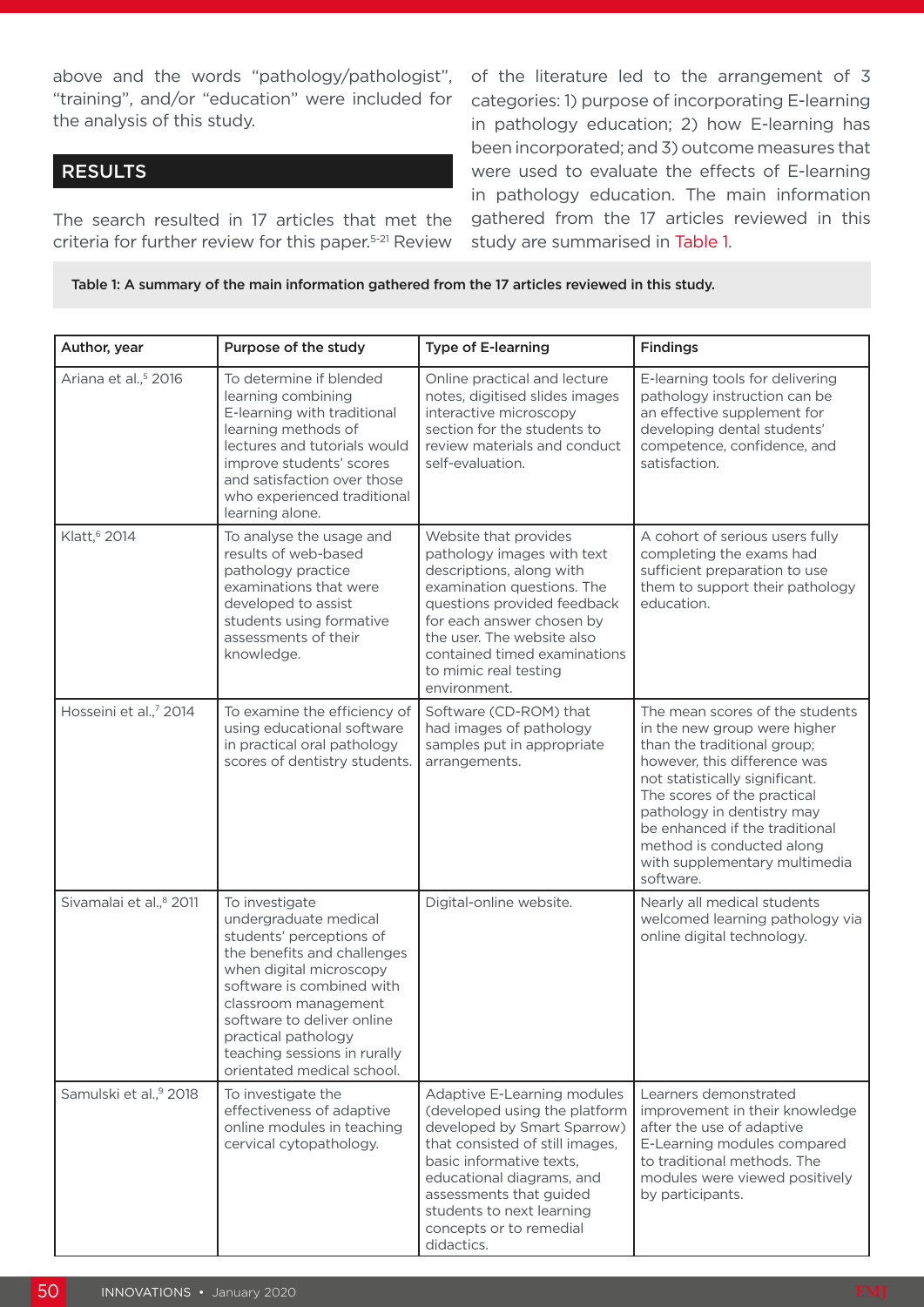| Author, year                              | Purpose of the study                                                                                                                                                                                                                                                                                                                                              | <b>Type of E-learning</b>                                                                                                                                                                                                            | <b>Findings</b>                                                                                                                                                   |
|-------------------------------------------|-------------------------------------------------------------------------------------------------------------------------------------------------------------------------------------------------------------------------------------------------------------------------------------------------------------------------------------------------------------------|--------------------------------------------------------------------------------------------------------------------------------------------------------------------------------------------------------------------------------------|-------------------------------------------------------------------------------------------------------------------------------------------------------------------|
| Kerfoot et al., <sup>10</sup> 2010        | To compare knowledge<br>transfer and retention<br>between bolus web-based<br>teaching modules and<br>online spaced education, a<br>novel email-based method<br>of online education founded<br>on the spacing effect.                                                                                                                                              | Web-based teaching module<br>containing series of MCQ<br>containing a clinical scenario<br>and histopathology image.                                                                                                                 | Online spaced education<br>generates transfer of<br>histopathology diagnostic skills<br>and substantially improves their<br>long-term retention.                  |
| Lee et al., <sup>11</sup> 2015            | 1) To evaluate the usefulness<br>of an internet-based system<br>for the training students<br>in dermatopathology<br>using skin diseases with<br>different prevalence and<br>complications; and 2) to<br>evaluate the use of this<br>system by experts who<br>are already familiar with<br>reading conventional<br>dermatopathological slides.                     | iSlide, web-based interface<br>that contained clinical<br>histories, digitised skin images<br>(scanned using Aperio digital<br>slide scanning system) and<br>interactive dermatopathology.                                           | iSlide system was found to<br>be a useful tool for learning<br>dermatopathology.                                                                                  |
| Peacock and Grande, <sup>12</sup><br>2016 | To explore the use of<br>Google (Alphabet Inc.,<br>Mountain View, California,<br>USA)-based online app<br>platform in a 1-year<br>pathology course at<br>Mayo Clinic Alix School<br>of Medicine, Rochester,<br>Minnesota, USA.                                                                                                                                    | Google Apps on which the<br>lecture PowerPoints, videos,<br>pathology slides, collaborative<br>group learning presentations,<br>course syllabus, assessments,<br>and grades can be accessed.                                         | Students found that the<br>app platform was helpful in<br>establishing a collaborative,<br>online classroom environment.                                          |
| IJspeert et al., <sup>13</sup> 2017       | To assess the effect of<br>an E-learning module on<br>interlaboratory consistency.                                                                                                                                                                                                                                                                                | Interactive E-learning module<br>that had histopathological<br>images.                                                                                                                                                               | Variability decreased after<br>implementation of the E-learning<br>module.                                                                                        |
| Ho et al., <sup>14</sup> 2014             | To assess the benefits of<br>online testable concept<br>maps for learning in<br>pathology by volunteer<br>junior medical students.                                                                                                                                                                                                                                | Online testable pathogenesis<br>maps are scaffolded<br>concept maps relating to<br>disease processes. They<br>are preconstructed and key<br>concepts or linking phrases<br>are removed so that they can<br>be 'dragged and dropped'. | Online testable pathogenesis<br>maps are well accepted and can<br>improve learning of concepts in<br>pathology by medical students.                               |
| Huang et al., <sup>15</sup> 2015          | 1) To design automatic<br>classifiers based on<br>integrated genetic<br>algorithm and support<br>vector machine to cluster 4<br>different types of cells and<br>to discriminate dysplasia<br>from normal cells; 2) To<br>implement a web-based<br>cytopathology training and<br>testing system to increase<br>learning efficiency of<br>cytopathologic education. | A web-based<br>cytopathological training<br>and testing that has question<br>bank management, test<br>management, and online<br>testing operation functions.                                                                         | Most of the users agreed the<br>operation interface is friendly<br>and easy to use. Users expressed<br>strong behaviour intention to<br>further adopt the system. |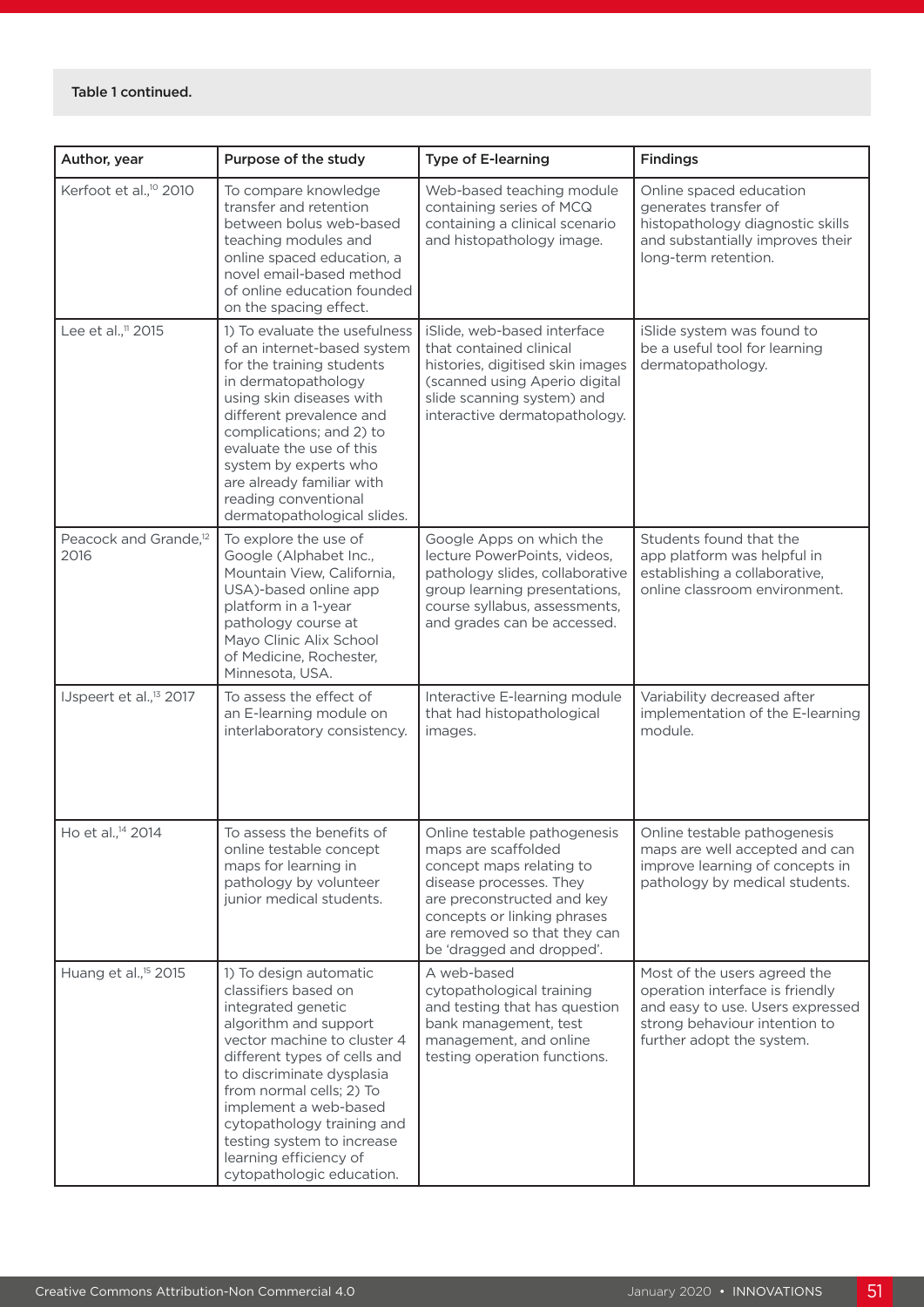| Author, year                             | Purpose of the study                                                                                                                                                                                                                                                                                                                                                                                                                                                                                                                                                                               | <b>Type of E-learning</b>                                                                                                                                                             | <b>Findings</b>                                                                                                                                                                                                                                                                       |
|------------------------------------------|----------------------------------------------------------------------------------------------------------------------------------------------------------------------------------------------------------------------------------------------------------------------------------------------------------------------------------------------------------------------------------------------------------------------------------------------------------------------------------------------------------------------------------------------------------------------------------------------------|---------------------------------------------------------------------------------------------------------------------------------------------------------------------------------------|---------------------------------------------------------------------------------------------------------------------------------------------------------------------------------------------------------------------------------------------------------------------------------------|
| Van Dijken et al., <sup>16</sup><br>2008 | 1) To describe the patient-<br>based, web-based learning<br>programme that the authors<br>created to help students<br>to better understand<br>and interpret the clinical<br>and laboratory findings<br>associated with disorders<br>in fluid, electrolyte, and<br>acid-base homeostasis; 2)<br>to comment the feedback<br>of students obtained on<br>the online, interactive<br>support of traditional<br>teaching; 3) to share the<br>positive experience with<br>this pedagogical set up and<br>make freely available the<br>software developed for all<br>teachers who would like to<br>use it. | A web-based learning that<br>contained clinical history of<br>patients.                                                                                                               | Complementing traditional<br>lectures with online case-based<br>studies and interactive group<br>discussions represents therefore,<br>a simple means to promote the<br>learning and the understanding<br>of complex pathophysiological<br>mechanisms.                                 |
| Desai et al., <sup>17</sup> 2011         | To report the preliminary<br>results of learner<br>satisfaction using an online<br>nephropathology teaching<br>site.                                                                                                                                                                                                                                                                                                                                                                                                                                                                               | Website that had digitised<br>kidney biopsy specimen<br>with a description of key<br>pathological findings and final<br>diagnosis.                                                    | Nephrology on-demand<br>histopathology is a well-received<br>teaching tool to learners of all<br>training levels.                                                                                                                                                                     |
| Abdollahi et al., <sup>18</sup> 2014     | To assess the effect of a<br>web-based educational<br>course on the concordance<br>rate among the Gleason<br>Score reports of<br>pathologists from selected<br>hospitals of Tehran<br>University of Medical<br>Sciences, Tehran, Iran.                                                                                                                                                                                                                                                                                                                                                             | Web-based course with<br>photos and course materials.                                                                                                                                 | Through web-based education,<br>pathologists can exchange<br>views and contribute to the rise<br>in the level of reproducibility.<br>Such training courses are<br>strongly recommended for<br>significant pathological issues<br>including the grading of prostate<br>adenocarcinoma. |
| Bijol et al., <sup>19</sup> 2015         | To assess the difference in<br>final exam performances<br>on quizzed and non-<br>quizzed materials as well as<br>differences in performances<br>between students who did<br>and did not use the quizzes.                                                                                                                                                                                                                                                                                                                                                                                           | Website: Articulate Quizmaker<br>13. Interactive features such<br>as hot spots, MCQ, drag and<br>drop, and mix and match.<br>Feedback explanation of the<br>answers to the questions. | Adding interactive online<br>formative assessments improved<br>students' learning experience<br>overall.                                                                                                                                                                              |
| Jurjus et al., <sup>20</sup> 2018        | To develop and pilot<br>MAPA and to test the<br>hypothesis that principles<br>of E-learning, applied to an<br>integrated microanatomy<br>and pathology laboratory in<br>a modular based curriculum<br>would improve medical<br>student satisfaction and<br>perceived learning of the<br>material.                                                                                                                                                                                                                                                                                                  | Online, self-directed learning.                                                                                                                                                       | MAPA has been perceived by<br>medical students as a helpful,<br>web-based, and self-selected<br>adjunct for learning.                                                                                                                                                                 |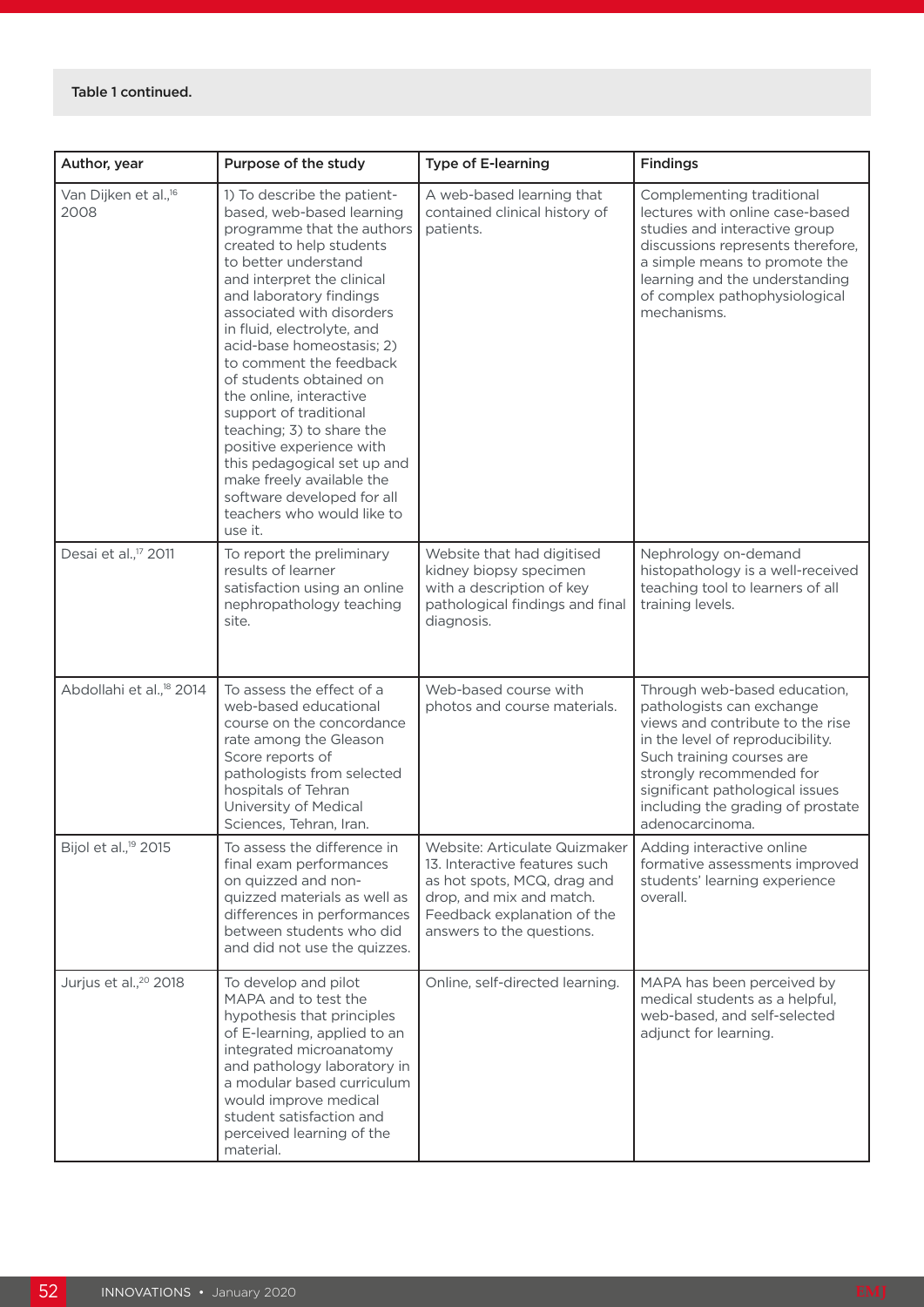| Author, year                         | Purpose of the study                                                                                                                                                                                                                                                                                                                                                                                                                                  | Type of E-learning                                         | <b>Findings</b>                                                                                                                                                                |
|--------------------------------------|-------------------------------------------------------------------------------------------------------------------------------------------------------------------------------------------------------------------------------------------------------------------------------------------------------------------------------------------------------------------------------------------------------------------------------------------------------|------------------------------------------------------------|--------------------------------------------------------------------------------------------------------------------------------------------------------------------------------|
| Engelberg et al., <sup>21</sup> 2015 | To document and reduce<br>interobserver variation<br>of ER, PR, Ki-67, and<br>HER2 scores among the<br>pathologists participating<br>in the Athena pathology<br>harmonisation projects;<br>2) to document how<br>pathologists perform on<br>biomarker scoring and<br>assessing 'Score the Core'<br>as a training tool; 3) to<br>improve the precision and<br>accuracy of assessing<br>breast cancer biomarkers:<br>ER, PR, Ki-67, and HER2<br>(IHC4). | Online training tool with<br>digitised whole slide images. | The online training tool can serve<br>as an important component<br>of ongoing quality assessment<br>and can improve the accuracy<br>of breast cancer prognostic<br>biomarkers. |

ER: oestrogen receptor; HER2: human epidermal growth factor receptor 2; IHC4: immunohistochemical 4; MAPA: Microanatomy and Pathology Atlas; MCQ: multiple choice questions; PR: progesterone receptor.

### Purpose of Incorporating E-Learning in Pathology Education

Current evidence indicates that E-learning has been incorporated in pathology education in both classroom and clinical settings. In dental, medical, and resident classroom settings, E-learning has been used to determine the effectiveness of blended learning (combining E-learning with traditional learning methods) compared to traditional learning in histopathology education;5 examine the efficiency of using educational software in practical oral pathology scores;<sup>7</sup> evaluate the usefulness of an internetbased system in learning dermatopathology;<sup>11</sup> explore the use of Google (Alphabet Inc., Mountain View, California, USA)-based online app platform in teaching pathology course;<sup>12</sup> evaluate both the qualitative and quantitative impact of online testable pathogenesis maps on learning pathology; $14$  explore the educational value of web-based formative assessment tool for renal pathology, and develop and pilot an Microanatomy and Pathology Atlas (MAPA) for medical students;<sup>20</sup> investigate perceptions of digital microscopy software when combined with classroom management software to deliver online practical pathology teaching sessions;<sup>8</sup> compare

the knowledge transfer and retention between bolus web-based teaching modules and online spaced education;<sup>10</sup> investigate the effectiveness of adaptive online modules in teaching cervical cytopathology;9 and collect students' feedback on an online, interactive support of traditional teaching of pathophysiology.16

In clinical settings, E-learning has been used to assess the intra and interobserver concordance rates in the Gleason scoring of prostatic adenocarcinoma, before and after a web-based educational course among the pathologists;<sup>18</sup> evaluate the performances of pathologists on using a web-based pathologist training tool;21 implement a web-based cytopathology training and testing system;<sup>15</sup> and assess the interlaboratory consistency in the histopathological diagnosis.<sup>13</sup> In addition, E-learning has been used to analyse the usage of web-based pathology practice examinations<sup>6</sup> and gather learner satisfaction of web-based teaching modules in nephropathology education.<sup>17</sup>

#### Incorporation of E-Learning in Pathology Education

In the articles reviewed, E-learning has been incorporated as a) quizzes on the website, such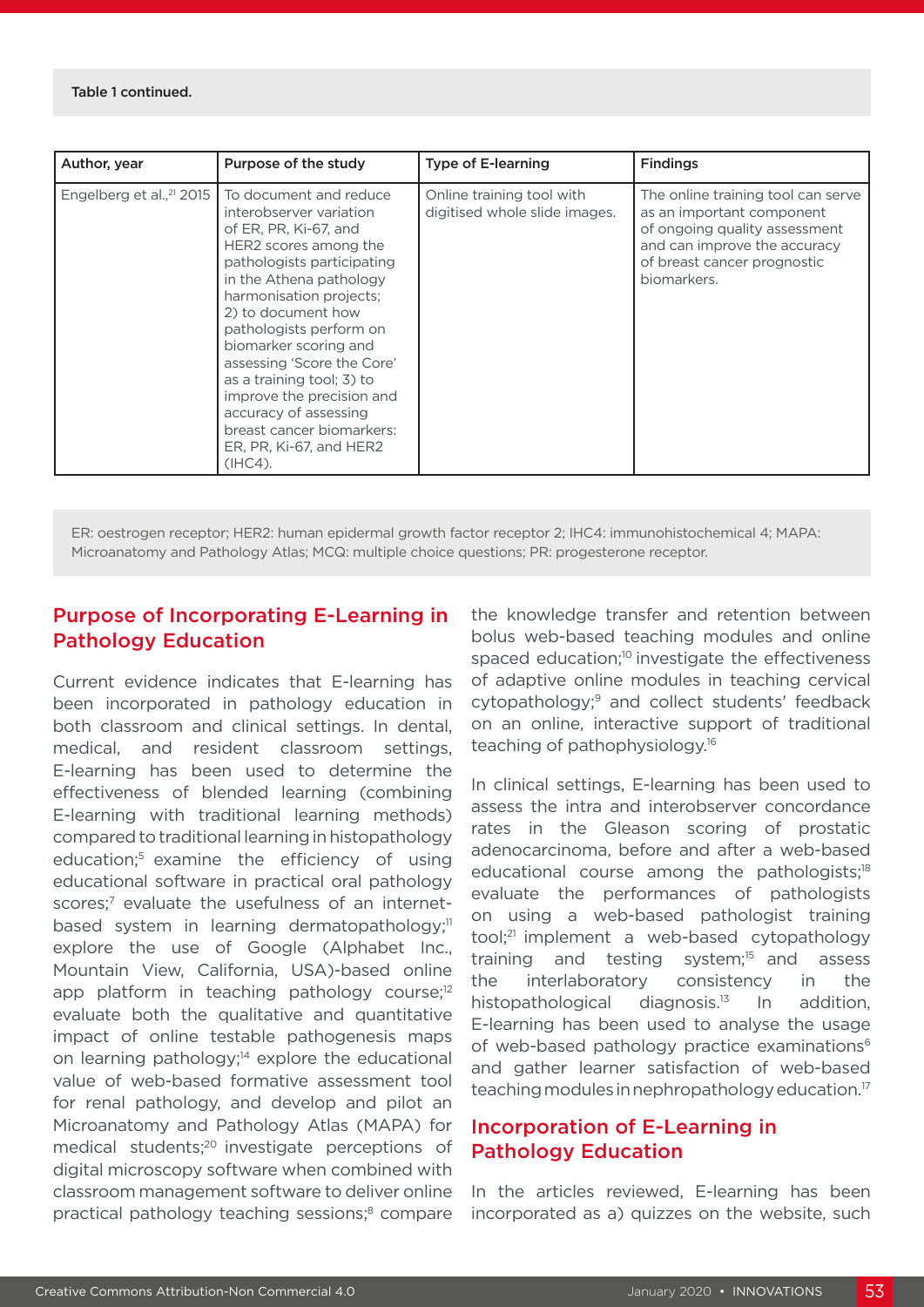as a series of multiple choice questions (MCQ) containing a clinical scenario and histopathology image;10 b) course materials with photos on websites;18 c) digitised images on websites and pathological findings and diagnosis;8,21,17 d) digitised images with text descriptions, clinical histories, and self-assessments with feedback on websites;11,6 e) course materials with online practical and lecture notes, and digitised slide images with interactive microscopy section for the students to review materials and selfevaluate on the website; $5$  f) CD-ROM with images of pathology samples put in appropriate arrangements;<sup>7</sup> g) Google apps through which the lecture PowerPoints, videos, pathology slides, collaborative group learning presentations, course syllabus, assessments, and grades can be accessed;<sup>12</sup> h) E-learning modules developed using special software that consist of images, informative texts, educational diagrams, assessments that guide students to the next learning concepts or to remedial didactics, interactive features such as hot spots, MCQ, drag and drop, mix and match, and feedback explanations of the answers to the questions; and finally,9,13,19 i) online testable pathogenesis maps that are scaffolded concept maps relating to disease processes.14

#### Outcome Measures

In the reviewed articles, the outcome measures that were used to evaluate the effects of E-learning in pathology education were retention skills, long-term learning efficiencies of online educational methodologies, resident performances on spaced education versus webbased teaching, student perceptions, pre versus post-scores, and only post-scores.5-21

In general, from the studies reviewed, students welcomed the addition of learning pathology via digital technology.<sup>8</sup> They found the app platform helpful in establishing a collaborative, online classroom environment.<sup>12</sup> They favoured online testable pathogenesis maps,14 supported further adoption of the online system because it was useful in cytopathology diagnosis and training,15 and they found that online quizzes improved learning experience.19 Very few studies that compared the pre and post-scores showed that post-scores improved after using E-learning tools.9,13,21 Studies that focussed on only the postscores found that the scores of the students who used the E-learning tools were higher than the students who did not use the E-learning tools.<sup>5,7,14,19</sup>

The following common survey statement topics received positive responses in the reviewed articles: helpful annotations, easy access from anywhere, more convenient for learning, faster than using microscopes, allows self-paced learning, everyone sees the same image, better for group learning, better technology, feedback received was helpful in reinforcing concepts, module was effective in presenting the content and concepts, more engaging than the lecture and texts, online learning was a worthwhile adjunct to training, recommend to my classmates, collaborative capabilities to create joint-projects were helpful, enhanced learning, and improved understanding and identification of the differences between normal tissues and those with pathologies.<sup>8,9,11,14,20</sup> Some difficulties participants indicated when using the online methods of learning included a lack of practice with a microscope, less interaction with the teacher while on rural placement. problems with the internet connection, technical problems with online technology, user needs of computer skills, among others.<sup>8</sup> In the open comments, students also indicated that they found the interactive aspects of E-learning very interesting and engaging: it yielded more impact than just reading about a topic; it could be done at the student's own pace and they could start and stop at will;<sup>9</sup> it was easier to visualise; and was clearly organised and labelled.<sup>20</sup> Students also suggested some improvements to future E-learning modules, such as user interface; more information; integration with other disciplines; more quiz features, pictures, tissue samples, and short explanations; consistency in the presentation of the material; comprehensive test features; and magnification features.<sup>14,20</sup>

#### **DISCUSSION**

The primary objective of this paper was to identify the approaches to measure the objective outcomes of students' learning influenced by E-learning modules in pathology education.

Out of 17 articles reviewed, this study identified 2 articles that used pre versus post-scores to measure the participants' performance in clinical settings, and 1 article in an educational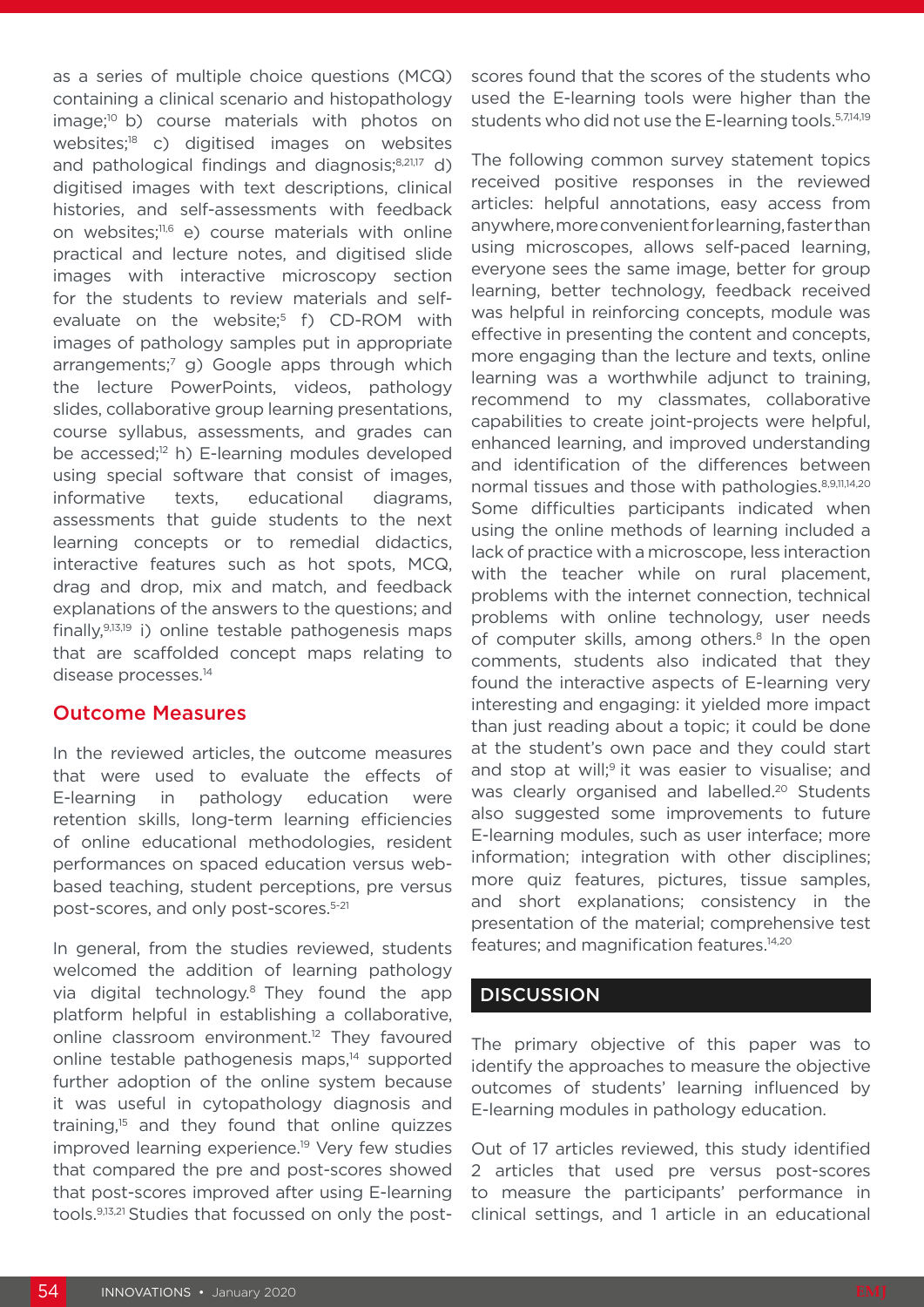setting.<sup>9</sup> The study, which was conducted in an educational setting using a randomised, mixed methods, crossover design, reported improved post-test scores of the participants. Even though this method would be an ideal approach to measure the objective outcomes of the CT students, unlike this study which had a total of 36 participants, the present author's CT programme has 4–12 students per year. Therefore, it is always a challenge to show statistically significant results with fewer student participants. A collaborative approach with other CT programmes to increase the sample size would help measure the students' objective outcomes and achieve significance.

The secondary objectives of this study were to provide a narrative review of the approaches used in incorporating E-learning in pathology education and to provide a faculty member's perspective of experiences and lessons learned in developing E-learning modules and suggestions for future faculty developers of E-learning modules.

Based on the reviewed articles, it is evident that E-learning has been incorporated and evaluated successfully in pathology for variety of purposes. Students' perception surveys predominated as an outcome measure than the cost effectiveness of the E-learning modules or the test scores, particularly, the pre versus post-test scores.

Many of the articles reviewed used either digitised whole slide images or pathology images with quiz materials as E-learning tools. A limited number of studies used E-learning as a module that included lecture materials, videos, pathology images, and interactive features such as hot spots, MCQ, drag and drop, and mix and match, with feedback explanation of the answers to the questions. In the author's experience in cytopathology education, students enjoyed and benefited from similar E-learning modules with videos that had voiceover descriptions and interactive self-assessment features.<sup>4</sup> Additionally, the reviewed articles lacked detailed explanation in regard to the time and cost involved in developing the E-learning modules. In the author's experience, time and cost are critical issues to consider for the faculty members in developing E-learning modules.

The anticipated faculty time commitment exceeded 50% when the author developed their first E-learning module (12 minutes 23 seconds

in length) in their programme. This was primarily to learn the various E-learning technologies and software available and to choose those that best fit the objective. By the time the optimal option was chosen, affordable software that fit the objective of the module, and learned to develop the E-learning module, updated software programmes were already available to consider for the next E-learning modules. Therefore, faculty members need to be aware of the constant changes and updates in the technologies and the software and plan to spend considerable time to learn these technologies.

Updating educational material is a critical process in training healthcare professionals. A faculty member needs to be aware of the considerable amount of time spent in this process to make the most of the E-learning modules for education. From a faculty point of view, the author found updating E-learning modules initially challenging, particularly videos that contained digital images and voiceover audio descriptions. For example, when a description in an existing video portion of the E-learning module needed to be included, the whole video then had to be reshot, edited, inserted in the module, and republished to acquire the URL. This led to the rearrangement of the whole E-learning module.

A time-saving strategy identified through experience in developing E-learning modules was to involve the students. The author's institution provided yearly funding opportunities for facultyled E-learning projects, in which the students help the faculty members develop these modules. From this experience, working with students also helped the author to understand what they would like to see and how they would use the module. Their innovative ideas made the modules more creative and interactive. All of the E-learning modules were developed through internal funding mechanisms. As the process unfolded, unanticipated costs were identified. For the initial E-learning modules developed in the programme, the biggest expenditure was a professional videographer, voiceover recording, and editing of the videoclips. For the later modules, the author's institution created an E-learning Lab that provided high quality video cameras in addition to a soundproof booth in which the audio recording could be done for the E-learning modules. This reduced expenses considerably.